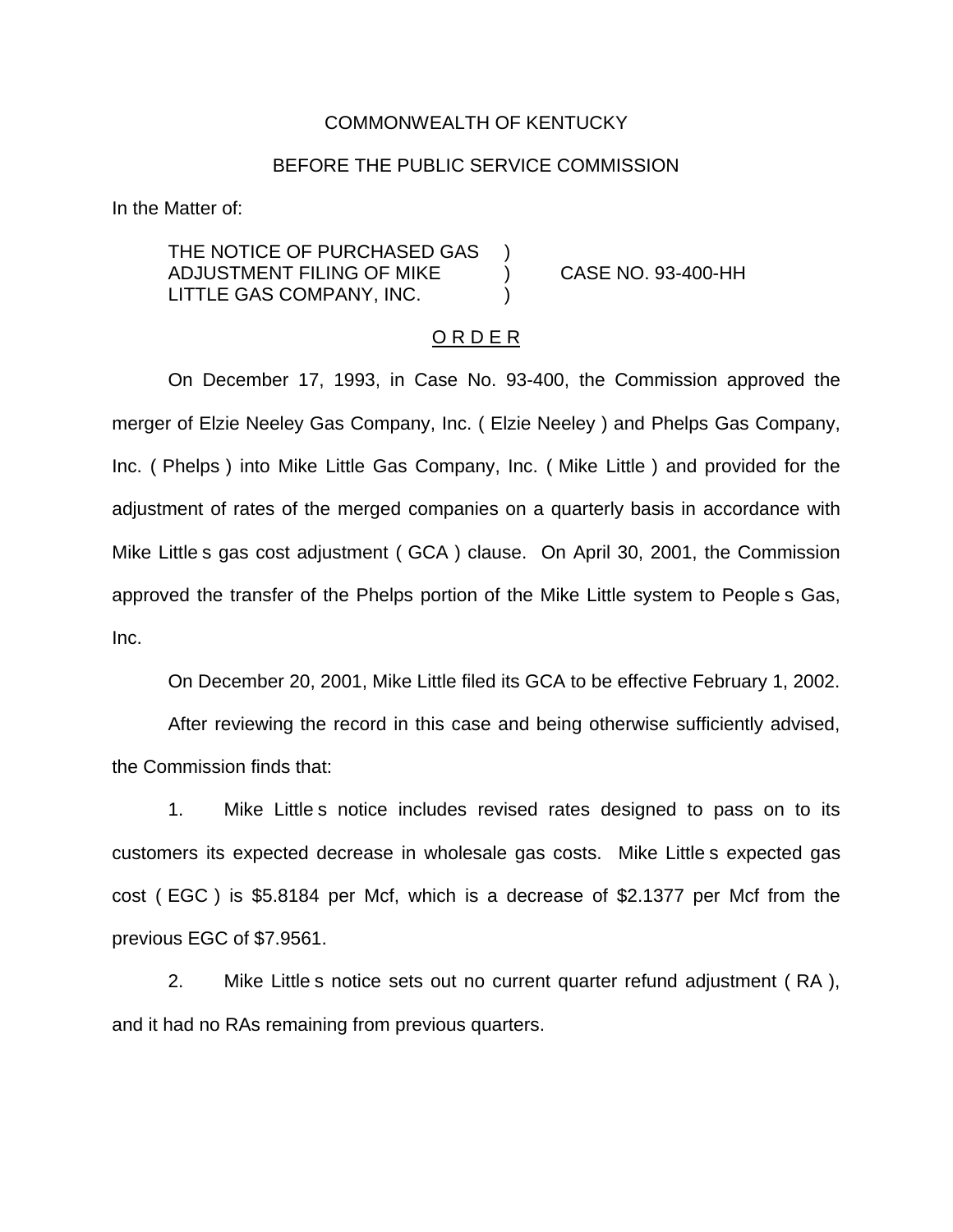3. Mike Little s notice sets out a current quarter actual adjustment ( AA ) of .35 cent per Mcf to collect under-recovered gas cost from August, September and October 2001. The total AA is 4.34 cents per Mcf, which is an increase of 3.62 cents per Mcf from the previous total AA.

4. Mike Little s GCA is \$5.8618 per Mcf, which is \$2.1015 per Mcf less than the previous rate of \$7.9633.

5. The rates in the Appendix to this Order are fair, just, and reasonable, in the public interest, and should be approved for service rendered by Mike Little on and after February 1, 2002.

IT IS THEREFORE ORDERED that:

1. The rates in the Appendix, attached hereto and incorporated herein, are approved for service rendered on and after February 1, 2002.

2. Within 20 days of the date of this Order, Mike Little shall file with this Commission its revised tariffs setting out the rates authorized herein.

Done at Frankfort, Kentucky, this 23<sup>rd</sup> day of January, 2002.

By the Commission

ATTEST:

Executive Direc